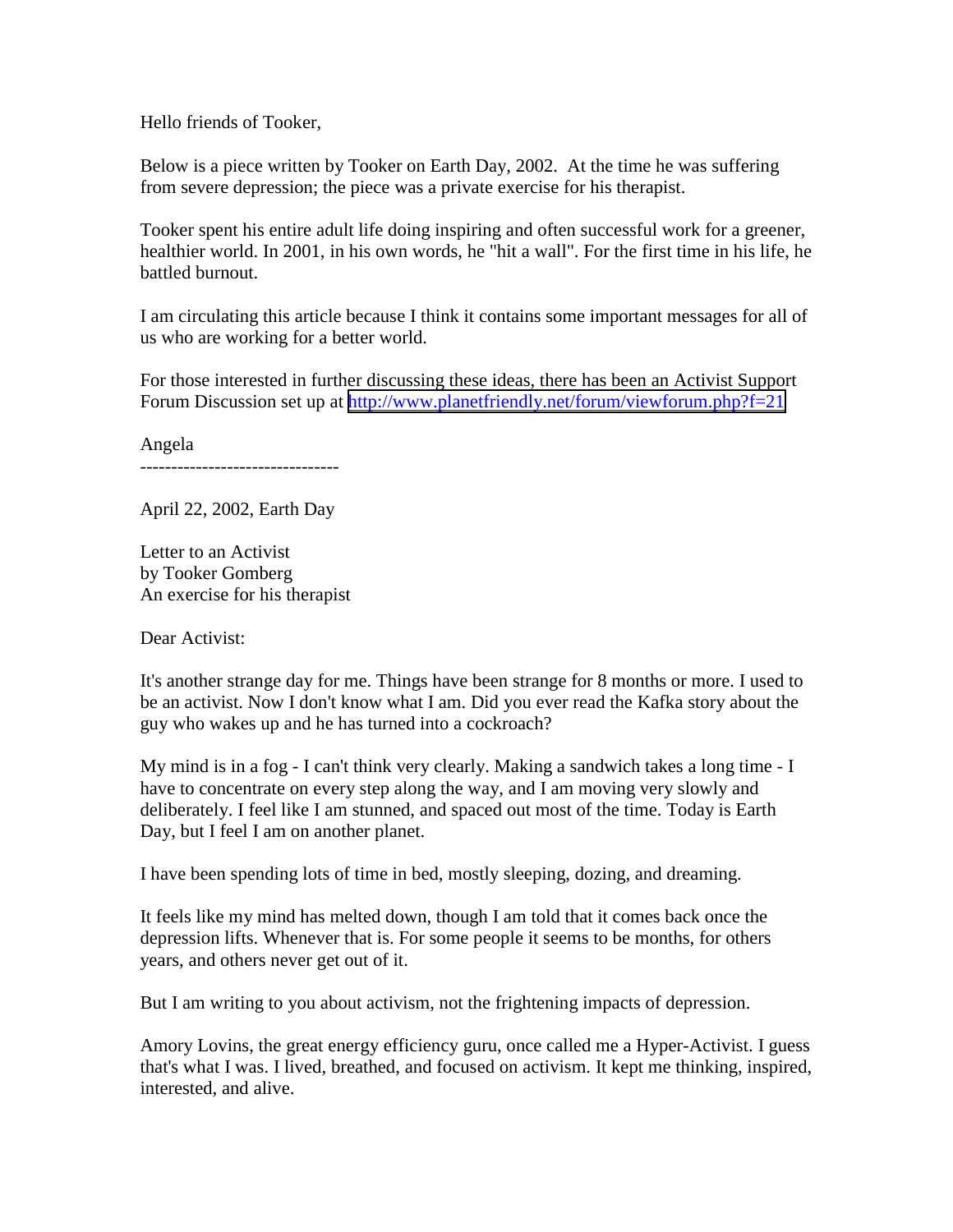But it also allowed me to ignore other things in life that now, suddenly, I realize I never developed. This makes me sad and despondent.

I used to enjoy cooking, but stopped. I always liked kids, but never really thought about having kids of our own. Changing the world was more important, and having a kid would interfere with our life's work of changing the world.

I didn't develop my mind in a broad way, earning about music and art and theatre and poetry, for example. It was focused on changing the world. I never really thought about a career - I was living my life, not worrying about the trappings and credentials of the boring, status quo world.

Maybe I was living in a bubble of naiveté, doing my own thing, unconcerned that my perspectives and actions were so different from "normal". I never wanted to be normal anyways. Normal got us into the mess we're in.

So now I find myself, with my sliver of being smashed to smithereens after being assaulted by police in Quebec City, a security guard in City Hall, and various other security guards during the mayoralty race. And numerous arrests.

Or maybe it was the tear gas, and last summer's smog. Maybe I pushed my brain too hard, and overstressed it with the run for Mayor of Toronto, or the passport burning, or 20 years of pushing against the juggernaut. And maybe Sept. 11 firmed up my worries into a real fear that working for change was really dangerous.

Or it could be a physiological response to too much coffee, stress, and smog. Maybe I've burned out my adrenal glands. Maybe my brain is poisoned from so much thinking about tragic ecological issues, pondering bad air, and getting frustrated at the slow rate of improvement and the rapid destruction of the living world. Could my brain have been damaged when I was close to dying with heat stroke in Vietnam in 1998?

I should have developed a deeper kinship with my family and with people. Don't get me wrong - I had lots of friends and acquaintances in the activist world. But they were not deep friends of the heart. I neglected my heart, and how I was feeling about things, about people, about situations. Now that I'm in crisis I don't really have the language to connect with people. The silence is easier than trying to explain what I'm going through, or to relate to other people's issues or problems.

So what advice can I offer? Stay rounded. Do the activism, but don't overdo it. If you burn out, or tumble into depression, you'll become no good to anyone, especially yourself. When you're in this state, nothing seems worthwhile, and there's nothing to look forward to.

It's honorable to work to change the world, but do it in balance with other things. Explore and embrace the things you love to do, and you'll be energetic and enthusiastic about the